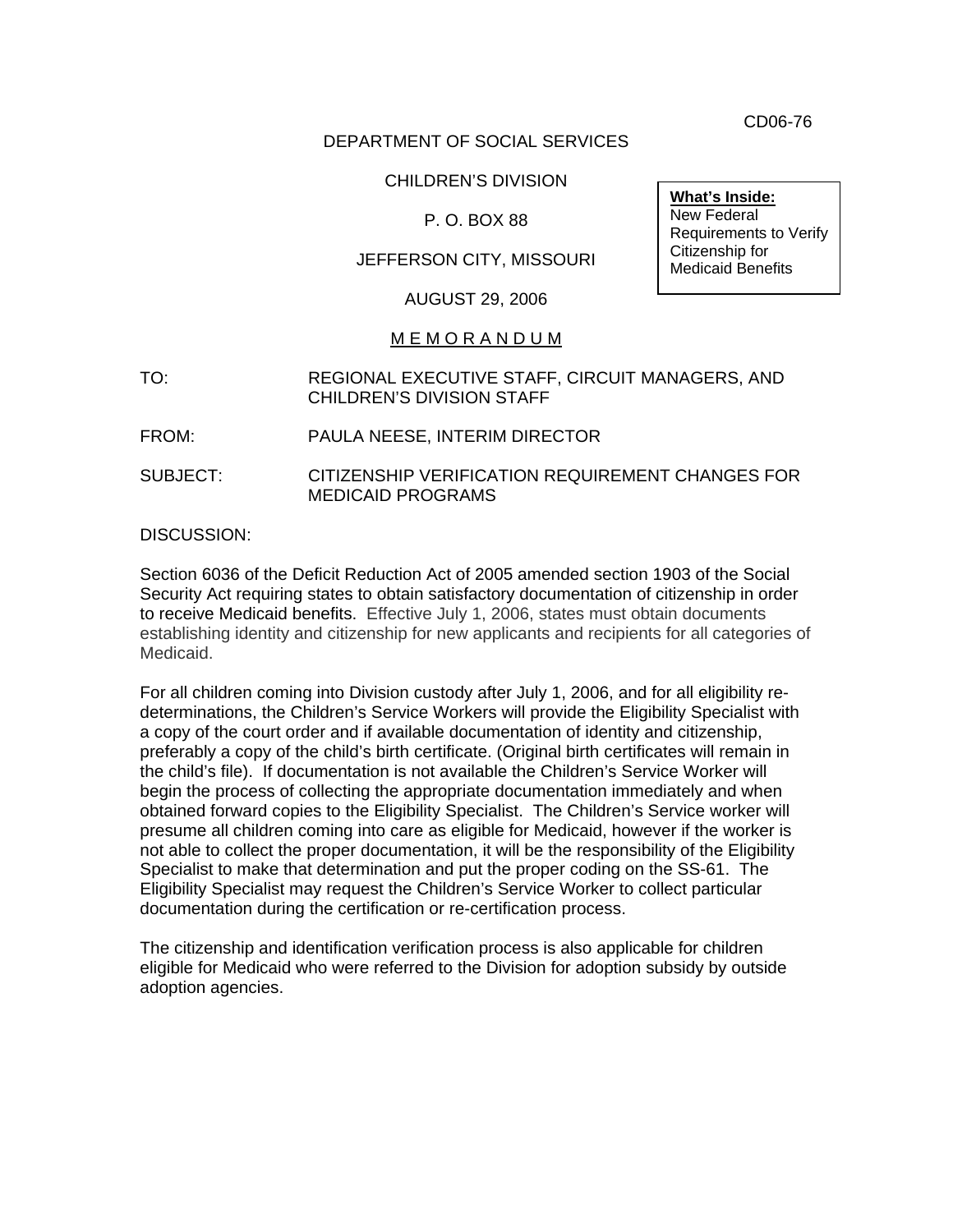# **Documentation of US Citizenship and Identity are as follows:**

*Documents Used to Verify both U.S. Citizenship and Identity* 

- U.S. Passport. The passport does not have to be currently valid to be accepted as long as it was originally issued without limitation.
- Certificate of Naturalization (N-550 or N-570)
- Certificate of Citizenship (N-560 or N-561)

### *Documents Verifying Citizenship Only*

- U.S. Birth Certificate or IBTH.
- IBTH is available for individuals born in the State of Missouri.
- Effective July 1, 2006, IBTH will display birth records for those born in Missouri back to 1920.
- IBTH can be viewed to verify citizenship. When using this information, document in the case record the date viewed and the information verified. *Do not print and file the IBTH in the case record.* (Reference Child Welfare Memorandum CD05-25)
- A Certification of Report of Birth (DS-1350).
- Consular Report of Birth Abroad (FS-240).
- Certificate of Birth Abroad (FS-545).
- U.S. Citizen ID card (I-197 or I-179).
- American Indian Card (I-872).
- Northern Mariana Identification Card (I-873).
- Final adoption decree which shows a U.S. place of birth.
- Official Military Record of Service which shows a U.S. place of birth.
- Hospital record that meets the following criteria:

*1) Created on hospital letterhead,*

*2) Established at the time of the person's birth,*

*3) Created at least five years before the initial application date, and*

*4) Indicates a U.S. place of birth.*

**Note:** For children under 5 years of age, the document must have been created near the time of birth.

- Life or health insurance record, created at least five years before the initial application date, showing a U.S. place of birth.
- U.S. State Vital Statistics official notification of birth registration.
- Statement signed by the physician or midwife who was in attendance at time of birth.
- Institutional admission papers from a nursing home, skilled nursing care facility, or other institution that were created at least five years prior to the initial application date and indicates a U.S. place of birth.
- Medical (clinic, doctor, or hospital) record that was created at least five years before the initial application date and indicates a U.S. place of birth. An immunization record is not considered a medical record for purposes of establishing citizenship.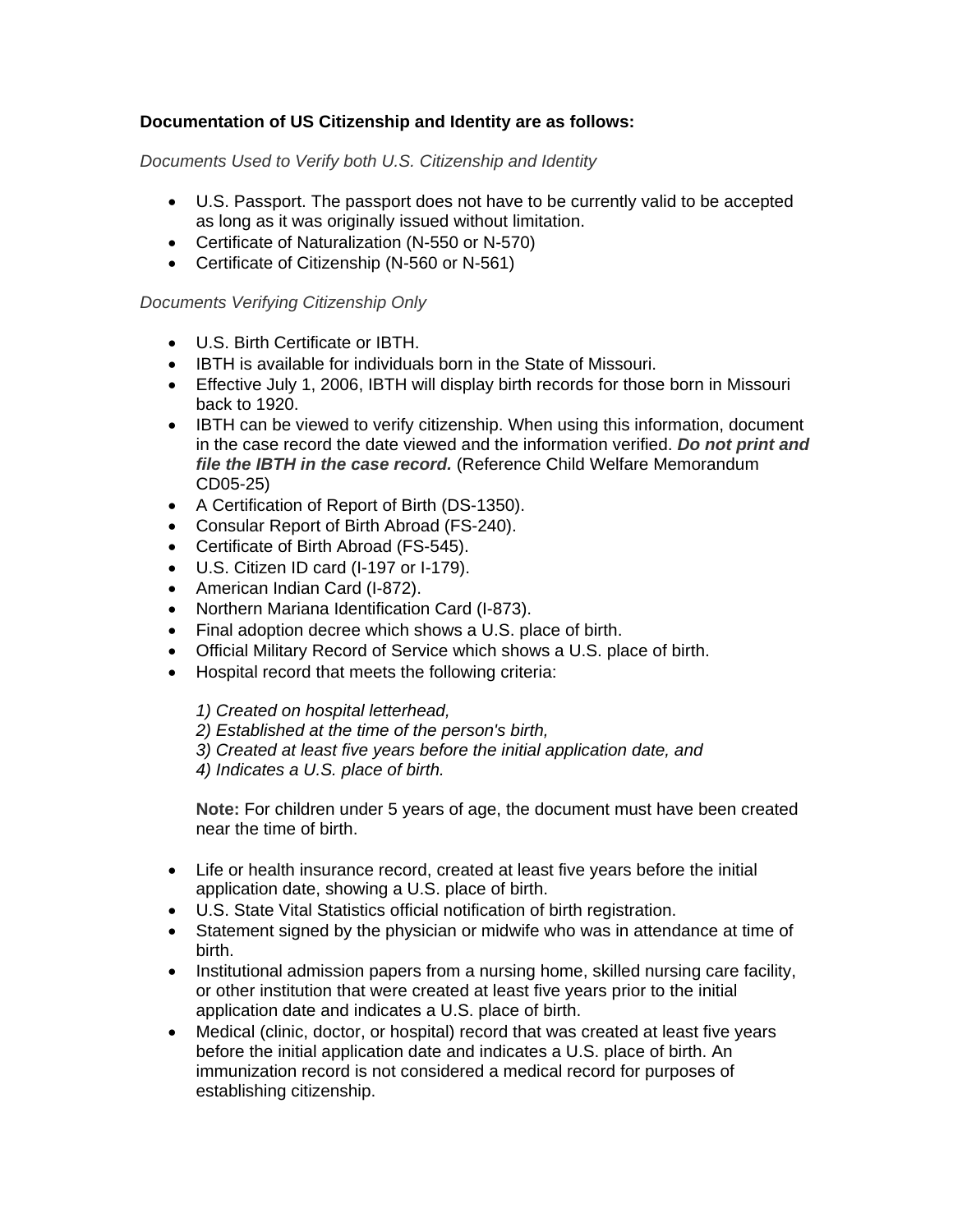• For children under 5 years of age, the document must have been created near the time of birth.

### **Note: When using a document from the above to verify citizenship, a second document must be obtained from the following to verify identity.**

### *Documentation of Identity*

Section 1903(x) provides that identity must be established. When documents verifying both citizenship and identity are not available, a document may be used to verify citizenship accompanied by a second document that verifies identity. **Sources of documentation of identity for children under age 16 are as follows:**

- School record that shows the date and place of birth and parent(s) name. School records may include nursery or daycare records.
- Clinic, doctor, or hospital record showing date of birth.
- Court orders identifying individual.
- Identity may be verified through our database if child received coverage as a Newborn.
- If none of the above documents are available, an affidavit by the parent or guardian may be used.

### *Verification of Citizenship and Identity for Newborns*

Citizenship and identity are not required to be verified to add children as newborns as these children are deemed to have applied for and been found eligible to receive Medicaid benefits as a result of their mothers being active recipients at the time of birth.

### *Obtaining Records from the Bureau of Vital Records (BVR):*

The Bureau of Vital Records, within the Missouri Department of Health and Senior Services, has certificates of Missouri births, deaths and fetal death reports. BVR screens frequently utilized by staff include IBTH and IDTH. In Missouri these records are not open to the public and each screen includes the wording: *"Information on this screen is confidential and shall be used for official state purposes only".* **This information is for inquiry only and should not be printed, faxed or copied.**

Certified copies of Missouri records of birth, death and fetal death reports can be obtained by submitting a written request to:

Missouri Department of Health and Senior Services Bureau of Vital Records P.O. Box 570 Jefferson City, MO 65102

See "*Policy and Procedure For Release of Vital Records Information"* at: <http://www.dhss.mo.gov/DataAndStatisticalReports/VRProtocols.pdf>